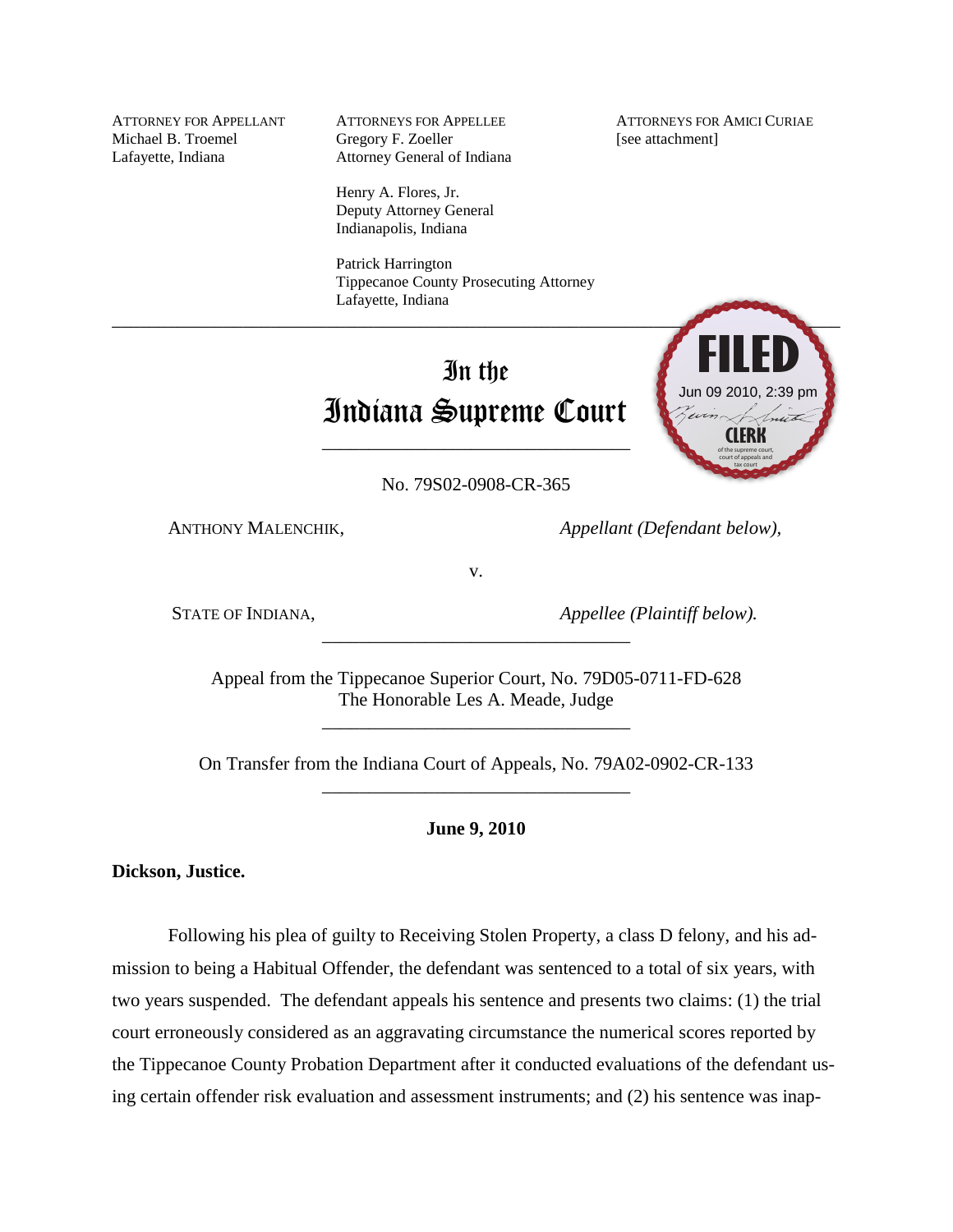propriate and should be revised. The Court of Appeals rejected both claims and affirmed in a memorandum decision. Malenchik v. State, No. 79A02-0902-CR-133 (Ind. Ct. App. June 5, 2009). We granted transfer to address the first claim and invited supplemental briefs of the parties and *amici curiae*. As explained below, we hold that legitimate offender assessment instruments do not replace but may inform a trial court's sentencing determinations and that, because the trial court's consideration of the defendant's assessment model scores was only supplemental to other sentencing evidence that independently supported the sentence imposed, we affirm the sentence.<sup>1</sup>

The pre-sentence investigation report filed by the Tippecanoe County Probation Department<sup>2</sup> informed the trial court that the department had completed a Level of Service Inventory-Revised (LSI-R) covering "the areas of Criminal History, Education and Employment, Financial, Family, Accommodations, Leisure and Recreation, Companions, Alcohol and Drugs, Emotional and Personal Issues, and Attitudes and Orientation," and on which the defendant "scored a 41" and thus "falls into the High Risk/Needs category." Appellant's Supp. App'x "Green Volume I" at 8. The report also provided a more detailed breakdown of the evaluation. In addition, the report informed the trial court that the defendant had completed a Substance Abuse Subtle Screening Inventory (SASSI) that indicated he "has a high probability of having a Substance Dependence Disorder." *Id.*

On two occasions during the sentencing hearing, the judge referenced the LSI-R and the SASSI results:

You know I don't think I've seen a 20 year old here with the kind of criminal history you've developed. . . . [Y]ou've been through the system[;] it doesn't seem to make any

 $<sup>1</sup>$  As to the defendant's claim of sentence inappropriateness and request for appellate sentence re-</sup> vision, we summarily affirm the decision of the Court of Appeals. Ind. Appellate Rule 58(A)(2).

 $2^2$  One exception to the mandatory statutory confidentiality of a pre-sentence report is "upon specific authorization by the court and the convicted person." Ind. Code § 35-38-1-13(b). This statutory confidentiality is referenced by Indiana Administrative Rule 9(G)(1)(viii). But case record information excluded from public access "may be made accessible if the information is declared by a court with jurisdiction over the case to be essential to the resolution of litigation." Ind. Admin. R. 9(G)(3). Because the defendant in this appeal is challenging his sentence and particularly the manner in which the trial court considered information in the pre-sentence report, we authorize and declare publicly accessible the defendant's pre-sentence report information discussed in this opinion.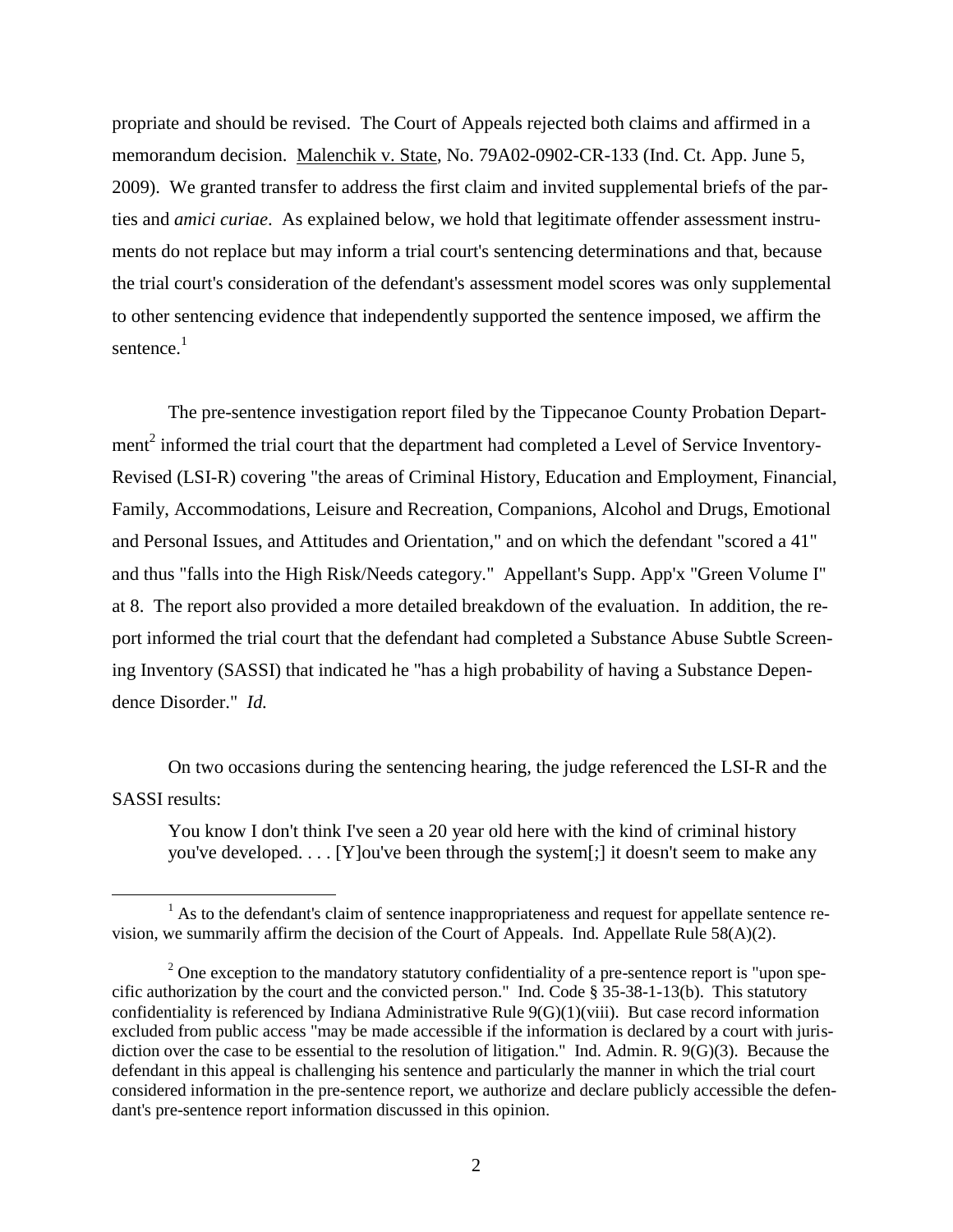changes. . . . [Y]our LSIR score is high. Your SASSI score is high with a high probability of substance dependence disorder. Your criminal history shows a complete disregard of other people and . . . an unwillingness or inability to change your behavior.

## Appellant's App'x at 40.

You know what you're going to have to start climbing out of the hole and that's what we're talking about now. But Anthony, if you want to start climbing you're going to have to start telling the truth to yourself and to others. Once again, that's up to you. If you expect people to believe things like this, you know what, nobody is going to believe there is any change. Do you understand? All of this is based upon the character, the risk of recidivism, which is quite high according to the LSIR and the SASSI we've got a number of things that we need to do and frankly when you come out you'll get some treatment in the Department of Correction and then I want you on supervised probation so that we can move you into providers here in the community.

# *Id.* at 67.<sup>3</sup>

 $\overline{a}$ 

The defendant contends that it was improper for the trial court to take into consideration the LSI-R score. He argues that consideration of this score was disapproved in Rhodes v. State, 896 N.E.2d 1193, 1195 (Ind. Ct. App. 2008), *trans. not sought*, that such models have not been recognized as scientifically reliable so as to qualify for admissibility under Indiana Evidence Rule 702, that the scoring models lack objective reliability, that they are not relevant to statutory aggravating circumstances, that they are unfairly discriminatory, that the use of the LSI-R test in this case impinged upon his right to counsel, that the use of scoring models conflicts with Indiana's constitutional requirement that the penal code be founded on principles of reformation and not vindictive justice, and that using such scores may lead to an unwise fundamental change in Indiana's sentencing system.

The State urges that an evidence-based tool such as the LSI-R may be utilized in the sentencing process if employed consistently with its proper purposes and limitations. The State asserts that the LSI-R has widespread acceptance, that it is widely recognized as valid and reliable,

 $3$  As literally transcribed, the trial court's statement is somewhat garbled because of the absence of punctuation. It is unclear from the court reporter's transcription whether the judge's sentence ended after quite high," with a new sentence beginning with "[A]ccording to . . .," or whether it ended with "SASSI," with a new sentence beginning with "[W]e've got a number . . . ." Thus we do not know whether the court was expressing that the risk of recidivism is "quite high according to the LSIR and the SASSI" or that "according to the LSIR and the SASSI, we've got a number of things that we need to do."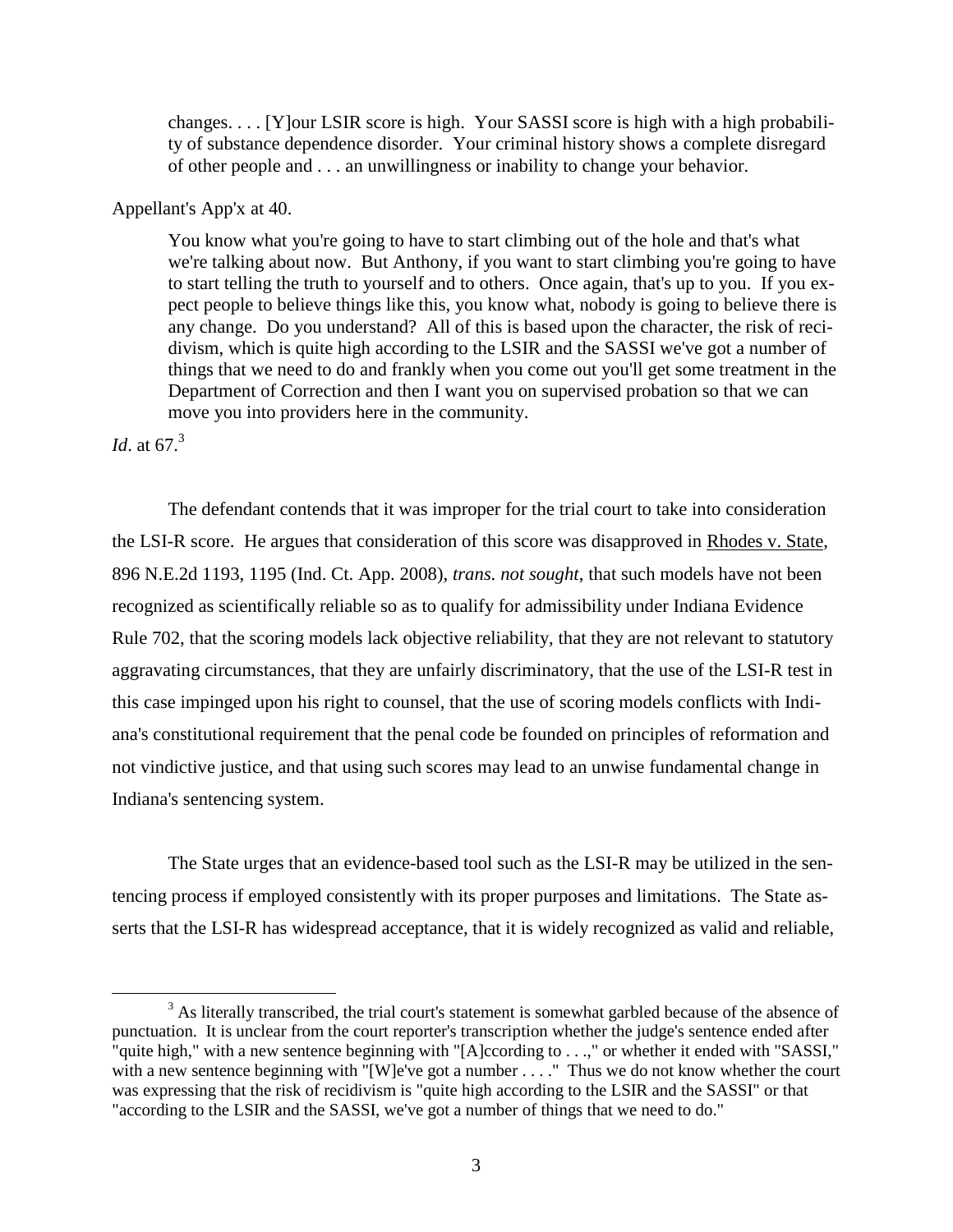and that it does not intrude upon but rather serves as a legitimate and valuable contribution to the sentencing process.

We initially observe that the trial court's sentencing decision was clearly based on factors apart from the defendant's LSI-R and SASSI results. In the course of the sentencing colloquy, the judge emphasized that the defendant has a significant criminal history, was on probation at the time of the offense, has had two petitions to revoke probation in a prior case, has a history of disregarding others, has been unwilling to change his behavior, has a fundamental lack of honesty, and has a pattern of blaming circumstances rather than accepting responsibility. Appellant's App'x at 38, 40, 41, 42, 43, 61, 65, 66. The judge stated that he selected a sentencing program that would enable the defendant to complete his education in the Department of Correction, then to move from there first to supervised probation "so that we can move you into providers here in the community," and then into unsupervised probation. *Id.* at 67. The trial judge did not rely on either the LSI-R or SASSI as an independent aggravating factor in deciding to impose more than the advisory sentence.

The remaining issue is whether, and in what manner, a trial judge may consider results from the LSI-R, SASSI, or other similar assessment tools. Such instruments, often called "scoring models," are examples of "evidence-based practice" -- "professional practices that are supported by the best research evidence, consisting of scientific results related to intervention strategies . . . derived from clinically relevant research . . . based on systematic reviews, reasonable effect sizes, statistical and clinical significance, and a body of supporting evidence." Roger K. Warren, *Evidence-Based Sentencing: The Application of Principles of Evidence-Based Practice to State Sentencing Practice and Policy*, 43 U.S.F. L. REV. 585, 597 (2009) (internal quotation marks omitted).

To determine the proper role, if any, of evidence-based practices in the assessment and management of penal consequences, we first note that Article 1, Section 18 of the Indiana Constitution implores: "The penal code shall be founded on the principles of reformation, and not of vindictive justice." Presumably mindful of this objective, the General Assembly has enacted a sentencing scheme requiring that before sentencing a defendant in a criminal case, a trial court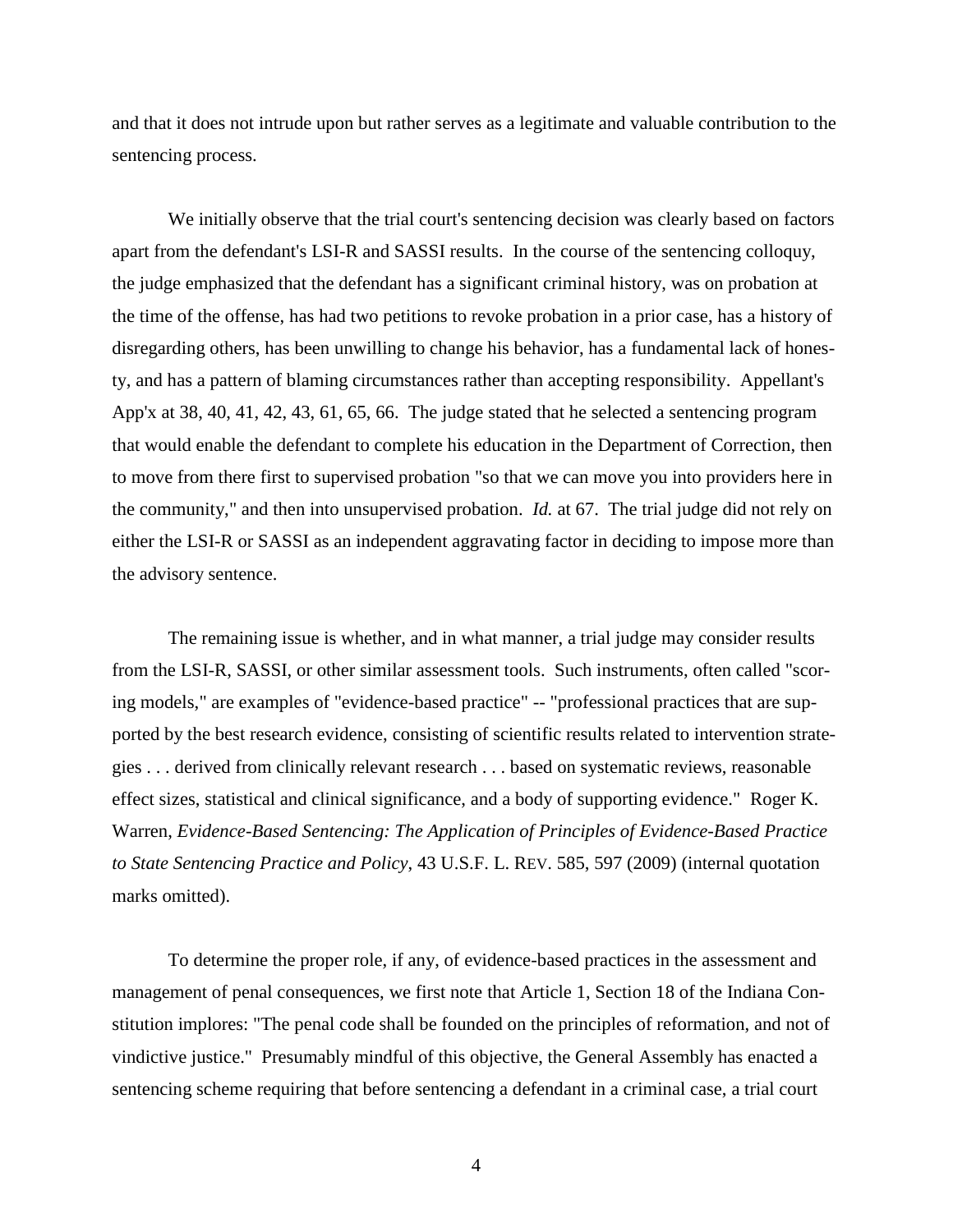"must conduct a hearing to consider the facts and circumstances relevant to sentencing." Ind. Code § 35-38-1-3. For all felonies except those classified as class D felonies, the court may not sentence a convicted defendant until it considers a written pre-sentence report prepared by a probation officer. Ind. Code § 35-38-1-8. Such pre-sentence reports are also required before a trial court accepts a defendant's guilty plea. Ind. Code § 35-35-3-3; Reffett v. State, 571 N.E.2d 1227, 1229–30 (Ind. 1991). Among the information to be included in a pre-sentence report is "the convicted person's history of delinquency or criminality, social history, employment history, family situation, economic status, education, and personal habits." Ind. Code § 35-38-1-9(b)(2). In determining what sentence to impose, a trial court is guided by a non-exclusive statutory list of eleven aggravating and eleven mitigating circumstances. Ind. Code § 35-38-1-7.1. These criteria, however, "do not limit the matters that the court may consider in determining the sentence." Ind. Code § 35-38-1-7.1(c). Indiana's statutory sentencing scheme prescribes for each criminal offense a maximum and minimum sentence along with an "advisory" sentence. A court may "impose any sentence within the statutory range without regard to the existence of aggravating or mitigating factors," but it must provide a "reasonably detailed recitation of the . . . reasons for imposing a particular sentence." Anglemyer v. State, 868 N.E.2d 482, 489, 490 (Ind. 2007). Trial judges are granted additional criminal sentencing discretion including the authority to impose or suspend all or part of a sentence subject to probation and to establish the conditions of probation. Ind. Code § 35-50-2-2(a), (c). They also may direct that a person's fixed term of imprisonment be served with the Indiana Department of Correction or permit placement in a community transition program. *See* Ind. Code §§ 35-38-1-24, 25.<sup>4</sup>

<sup>&</sup>lt;sup>4</sup> For the offense involved in the present case, Receiving Stolen Property as a class D felony, the legislature prescribes "a fixed term of between six (6) months and three (3) years, with the advisory sentence being one and one-half  $(1 \frac{1}{2})$  years," plus a possible fine of up to ten thousand dollars. Ind. Code § 35-50-2-7(a). In addition, where such an offender is found to be a habitual offender, the sentence will be enhanced by an additional fixed term of not less than the one and one-half year advisory sentence and not more than four and one-half years (three times the advisory sentence). Ind. Code § 35-50-2-8(h). In the present case, the trial judge imposed a \$500 fine and a sentence of three years for the underlying offense enhanced by three additional years upon determining that the defendant was a habitual offender, for a total of six years, to be executed in the Indiana Department of Correction with credit for good time, with two years to be suspended with one year of supervised probation and one year of unsupervised probation upon specified conditions. Appellant's App'x at 70.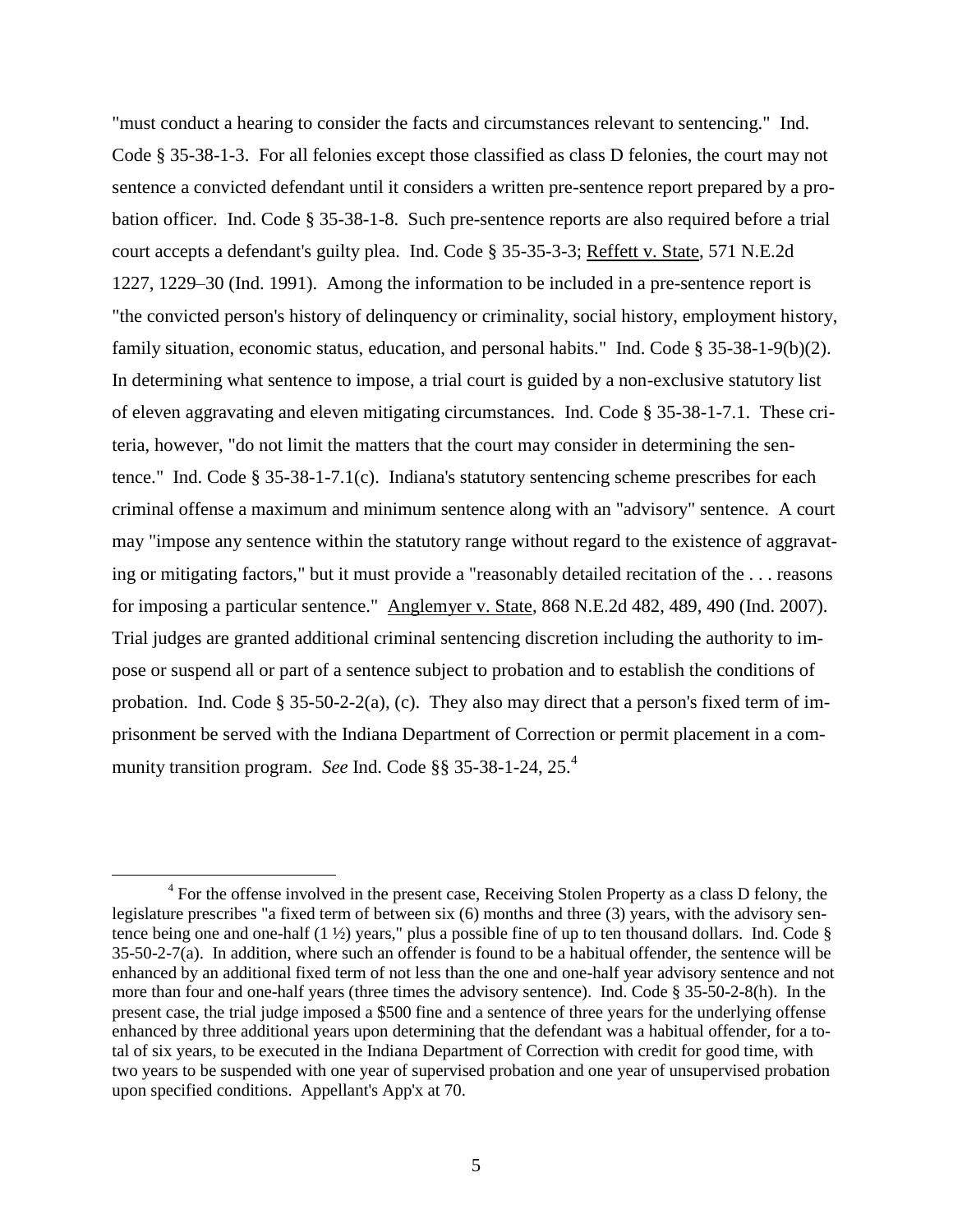This considerable judicial flexibility permits the determination and management of penal consequences to be substantially tailored to each offender. While there remain valid concerns that equivalent offenders and offenses receive equivalent treatment at sentencing, "Indiana has never adopted a mechanical approach to sentencing, and we have not identified any inflexible system that did not raise more problems than it solved." Cardwell v. State, 895 N.E.2d 1219, 1224 (Ind. 2008). We have thus expressed disapproval of "[a]ny effort to force a sentence to result from some algorithm based on the number and definition of crimes and various consequences." *Id.* But, this does not diminish the objective that an individualized penal consequence should be efficacious in achieving the goals of reformation and minimizing recidivism.

For this goal, the concept of evidence-based sentencing practices has considerable promise. The *amicus* brief of the Indiana Judicial Center informs the Court of the growing acceptance and use of evidence-based practices in seeking to reduce offender recidivism and to improve sentencing outcomes. In the 1970s, the Wisconsin Department of Corrections designed the Wisconsin Assessment and Classification System to measure the relative risk of offenders and the level of services offenders might need. In the mid-1990s, the National Institute of Corrections began promoting the use of offender assessment instruments based on evidence-based practices to identify the risk of, and to reduce, offender recidivism. The results of early criminal justice research led to the creation of "third-generation" risk assessment tools such as the LSI-R and the SASSI. Indiana has favorably considered risk assessment tools for the past fifteen years. Since 1995, the Judicial Conference has directed probation departments to assess the risk and needs levels of Indiana's criminal offenders under their authority to adopt minimum standards and recommendations for probation department operations. Ind. Code § 11-13-1-8. Indiana probation departments have utilized the Indiana Risk Assessment Instrument and the Indiana Adult Needs Assessment Instrument, which seek to "provide the trial court with information relevant to the offender's potential risk to the community and areas of need, allowing the [trial] court to address treatment services and individualized probation conditions in the sentencing order." Judicial Center Br. at  $3<sup>5</sup>$  Several local probation departments in Indiana recently began using the newer

 $5$  Strong support for expanded use of these instruments is also evident from the April 23, 2010, action of the Board of Directors of the Indiana Judicial Conference in adopting policy recommendations for the widespread use of an expanded Indiana Risk Assessment System, as reviewed and approved by the Probation Officers Advisory Board and the Probation Committee of the Judicial Conference.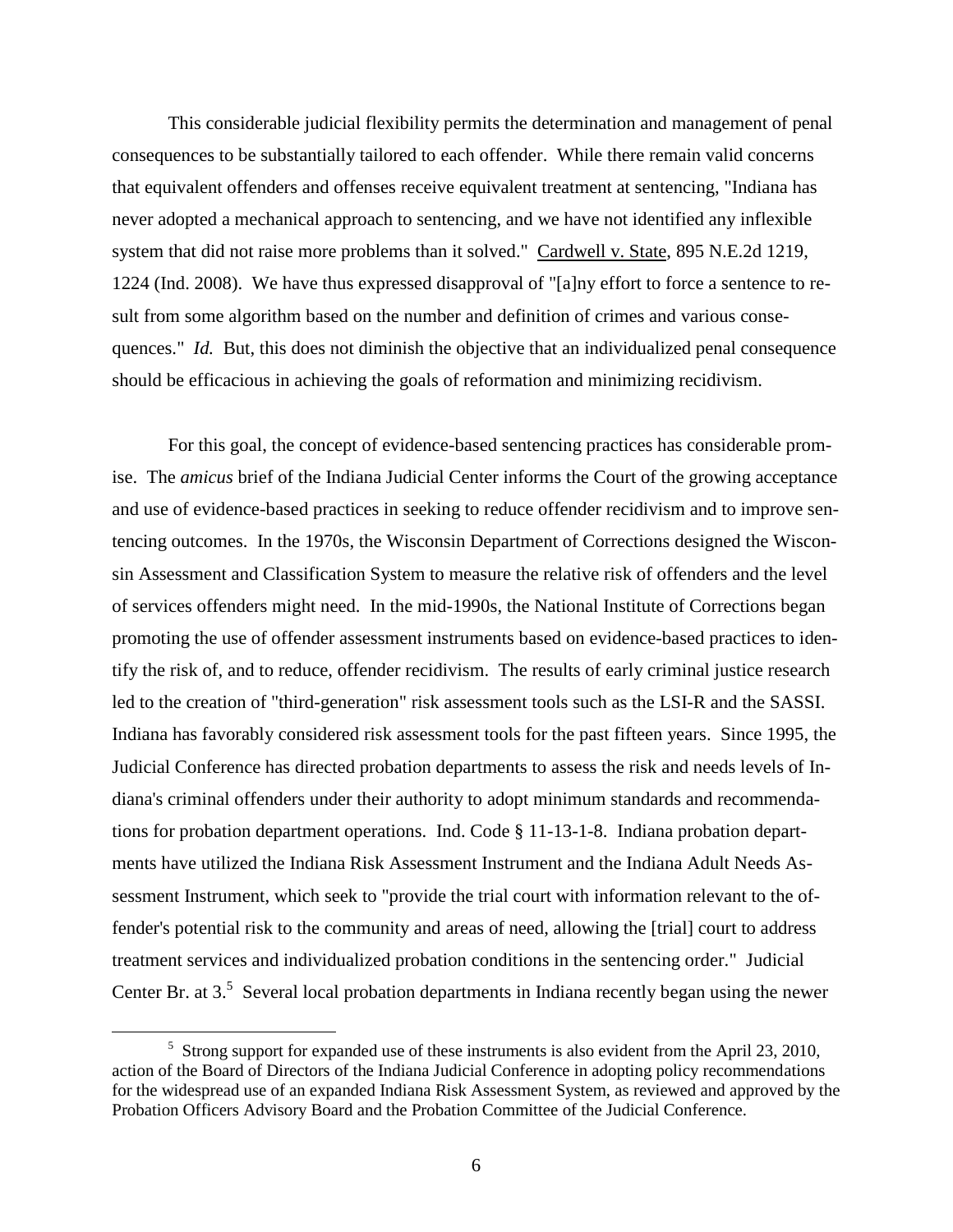third-generation scoring tools. *Id*. at 4. The Judicial Center advises that, in comparison to Indiana's original scoring models, the third-generation risk assessment tools allow more adequate identification of criminogenic needs. *Id*. By identifying these criminogenic characteristics, an offender's specific factors can be addressed during his supervision or sentence and substantially decrease the likelihood of future criminal activity. Faye S. Taxman, Ph.D. et al., *Tools of the Trade: A Guide to Incorporating Science into Practice*, 3–4 (2004). The third-generation scoring models are well supported by empirical data and provide target areas to change an individual's criminal behavior, thereby enhancing public safety. Christopher T. Lowenkamp, Ph.D. & Kristin Bechtel, M.S., *The Predictive Validity of the LSI-R on a Sample of Offenders Drawn from the Records of the Iowa Department of Corrections Data Management System*, 71 FED. PROBA-TION 25, 27–29 (Dec. 2007).

The scoring models at issue in the present case, the LSI-R and the SASSI, are thirdgeneration assessment tools. According to the Center for Criminal Justice Research at the University of Cincinnati, the LSI-R is currently being utilized within the United States to "guide sentencing decisions, placement in correctional programs, institutional assignments, and release from institutional custody." Christopher T. Lowenkamp & Edward J. Latessa, Ph.D., *Validating the Level of Service Inventory Revised in Ohio's Community Based Correctional Facilities* at 5, http://www.uc.edu/CCJR/Reports/ProjectReports/OHIOCBCFLSI-R.pdf (last visited June 9, 2010). Once completed, the LSI-R produces a summary risk score that is intended to predict an offender's likelihood of recidivism and to provide information useful in determining his rehabilitative needs. Judicial Center Br. at 4. The LSI-R has been used throughout Indiana by its community corrections agencies and its probation departments to assess an offender's risks and determine what services should be provided. *Id*. The SASSI scoring model "is a brief selfreport, easily administered psychological screening measure" that includes items "to identify some individuals with alcohol and other drug problems who are unwilling or unable to acknowledge" substance abuse warning signs or symptoms. National Institute on Alcohol Abuse and Alcoholism, *Assessing Alcohol Problems: A Guide for Clinicians and Researchers* 591, *available at* http://pubs.niaaa.nih.gov/publications/Assesing%20Alcohol/InstrumentPDFs/66\_SASSI.pdf (last visited June 9, 2010).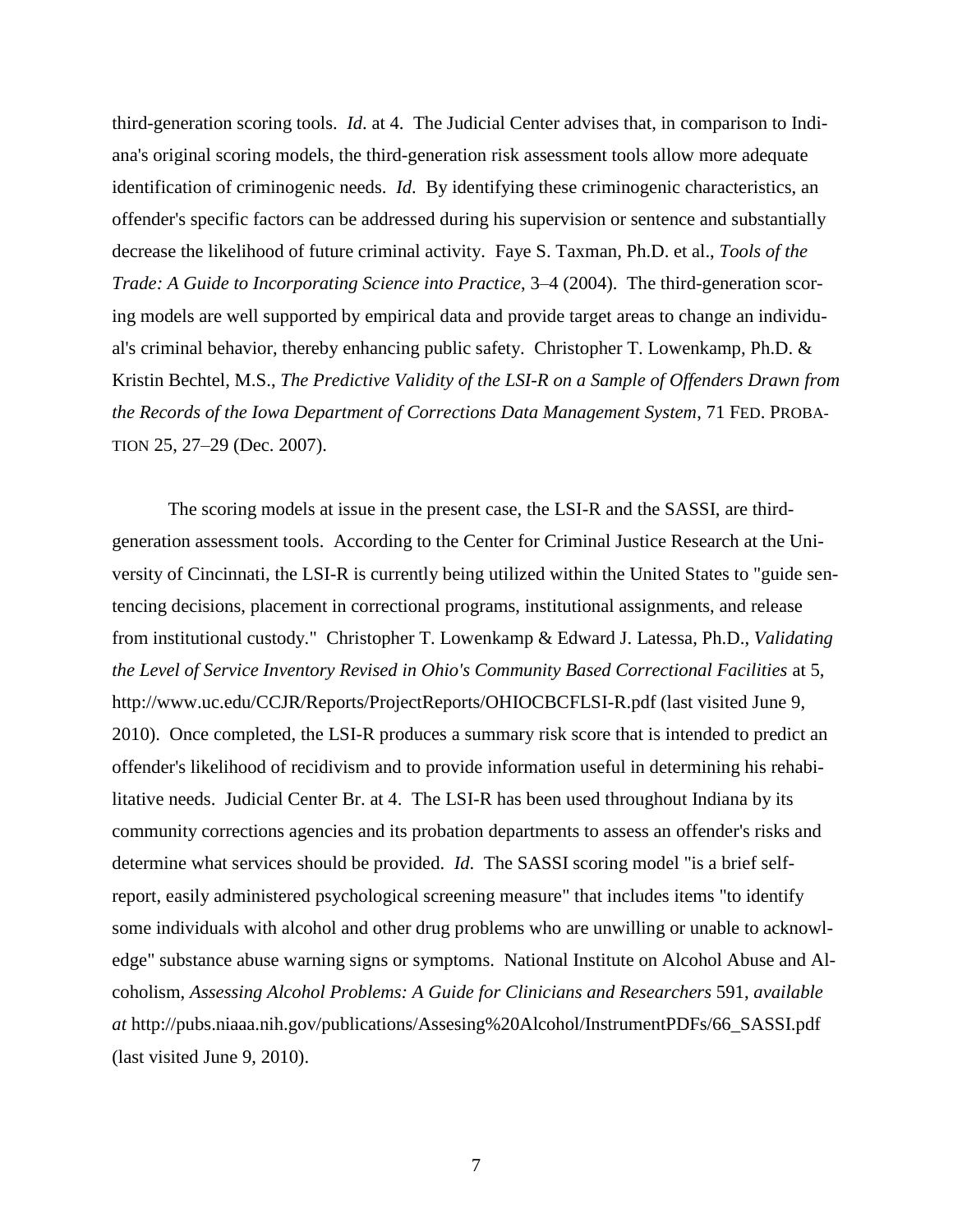Current scientific research provides strong support for the proposition that, in contrast to penal incarceration for higher risk offenders, "low-risk offenders should be excluded, as a general rule, from residential programs." Christopher T. Lowenkamp & Edward J. Latessa, *Increasing the Effectiveness of Correctional Programming Through the Risk Principle: Identifying Offenders for Residential Placement*, 4 CRIMINOLOGY & PUB. POL'Y 263, 284 (2005) (based on a study of 13,221 offenders); *see also* D.A. Andrews et al., *Does Correctional Treatment Work? A Clinically Relevant and Psychologically Informed Meta-Analysis*, 28 CRIMINOLOGY 369, 370 (1990). "[A]cademic literature has demonstrated for decades [that] objective actuarial risk/needs instruments more accurately predict risk and identify criminogenic needs than the clinical judgment of officers." Scott VanBenschoten, *Risk/needs Assessment: Is This the Best We Can Do?* 72 FED. PROBATION 38, 38 (Sept. 2008). "[T]he primary reason to use a risk/needs tool is to help officers both identify which offenders need intensive intervention and what type of intervention is required." *Id.* The use of evidence-based risk instruments in assessing the suitability of sentencing scheme options is receiving strong encouragement. *See, e.g.,* Roger K. Warren, *Evidence-Based Practices and State Sentencing Policy: Ten Policy Initiatives to Reduce Recidivism*, 82 IND. L.J. 1307, 1311 (2007). One of these tools, the LSI, "assigns each offender to a risk category, so that an appropriate case management strategy can be put into place." Brenda Vose et al., *The Empirical Status of the Level of Service Inventory*, 72 FED. PROBATION 22, 23 (Dec. 2008). The LSI "is a theoretically and empirically based assessment instrument that is designed to enhance the supervision and effective treatment of offenders." *Id*. Other authorities describe risk assessment information as "critical in making a number of important sentencing determinations," including the following: "[1] [the] offender's suitability for diversion from prosecution; [2] [the] most appropriate conditions of probation to be imposed; [3] [the] offender's amenability to treatment; [4] [the] most appropriate treatment or level of supervision to be imposed; [5] [the] most appropriate sanction or behavioral control mechanism to be imposed; [6] [the] decision whether to revoke probation; and [7] [the] kind of sanction or additional treatment to be ordered upon a violation." Roger K. Warren, *Arming the Courts with Research: 10 Evidence-Based Sentencing Initiatives to Control Crime and Reduce Costs* at 3 (The Pew Charitable Trusts, May 2009).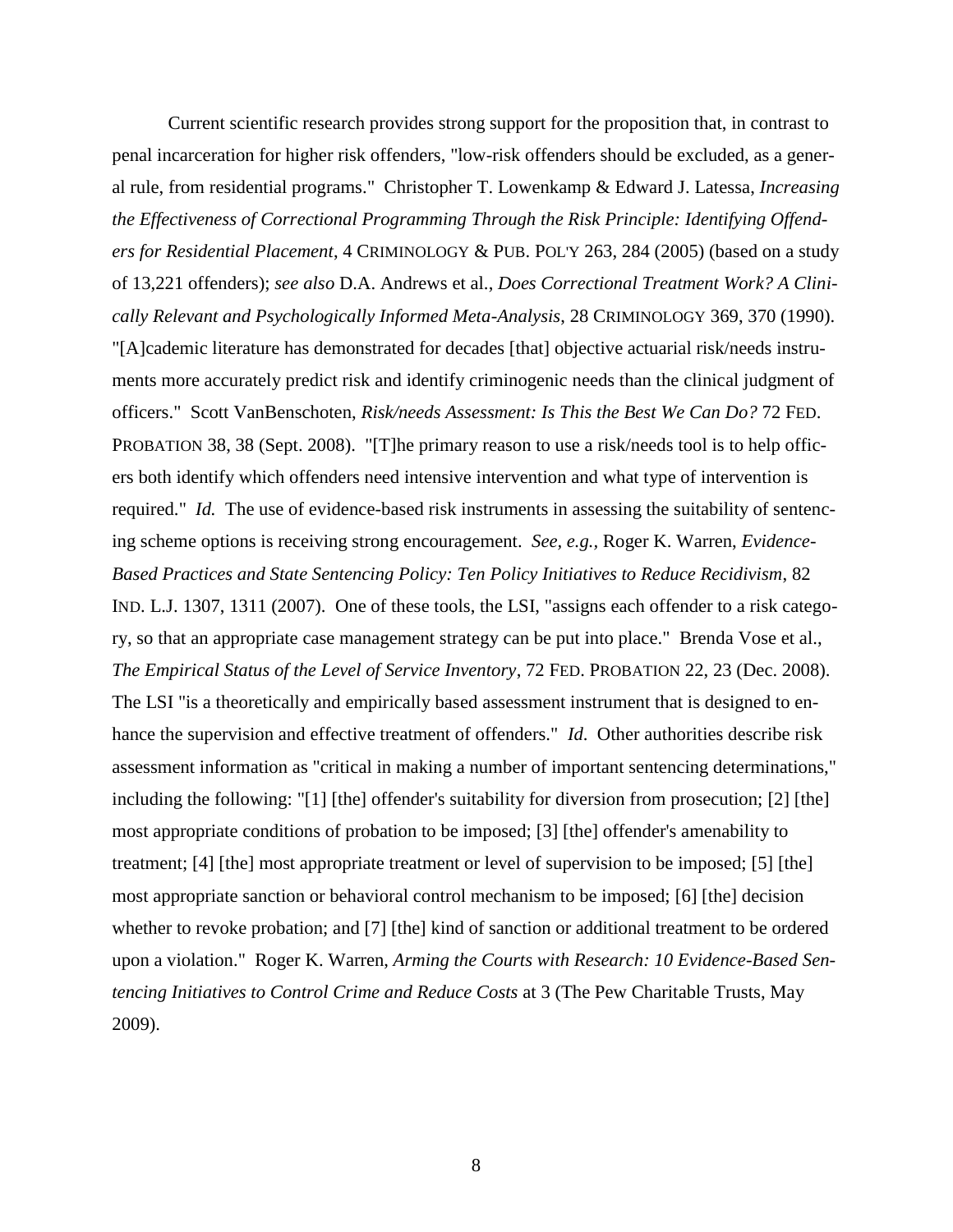The product description for the LSI-R provides the following description and explanation regarding intended use:

[It] is a quantitative survey of offender attributes and their situations relevant to level of supervision and treatment decisions. Designed for ages 16 and older, the LSI-R helps predict parole outcome, success in correctional halfway houses, institutional misconducts, and recidivism. . . . [It] can be used by probation and parole officers and correctional workers in jails, detention facilities, and correctional halfway houses to assist in the allocation of resources, help make decisions about probation and placement, make appropriate security level classifications, and assess treatment progress."

LSI-R: Level of Service Inventory-Revised, Product Description,

http://www.mhs.com/product.aspx?gr=saf&prod=lsi-r&id=overview (last visited June 9, 2010). As explained in the user's manual, the LSI-R "is a way of systematically bringing together risk and needs information important to offender treatment planning and for assigning levels of freedom and supervision." D.A. Andrews, Ph.D. & James L. Bonta, Ph.D, The Level of Service Inventory-Revised User's Manual at 1 (2001). Administration of the LSI-R requires the probation officer or other test administrator to make several objective determinations (e.g., information regarding criminal history, education, and employment) and to make subjective evaluations on several areas of inquiry including performance and interactions at work, family and marital situation, accommodations stability and the level of crime in the neighborhood, participation in organized recreational activities and use of time, nature and extent of social involvement with companions, extent of alcohol or drug problems, emotional/psychological status, and personal attitudes. Many of the questions require the assessment administrator to designate whether the offender has "no need for improvement," "some room for improvement," "need for improvement," or "a very clear and strong need for improvement." *Id.* at 26–27.

While there may be strong statistical correlation of assessment results and the risk or probability of recidivism, the administrator's evaluation as to each question may not coincide with that of the trial judge's evaluation based on the information presented at sentencing. The nature of the LSI-R is not to function as a basis for finding aggravating circumstances, nor does an LSI-R score constitute such a circumstance. But LSI-R scores are highly useful and important for trial courts to consider as a broad statistical tool to supplement and inform the judge's evaluation of information and sentencing formulation in individual cases. The LSI-R manual directs that it is not "to be used as a substitute for sound judgment that utilizes various sources of infor-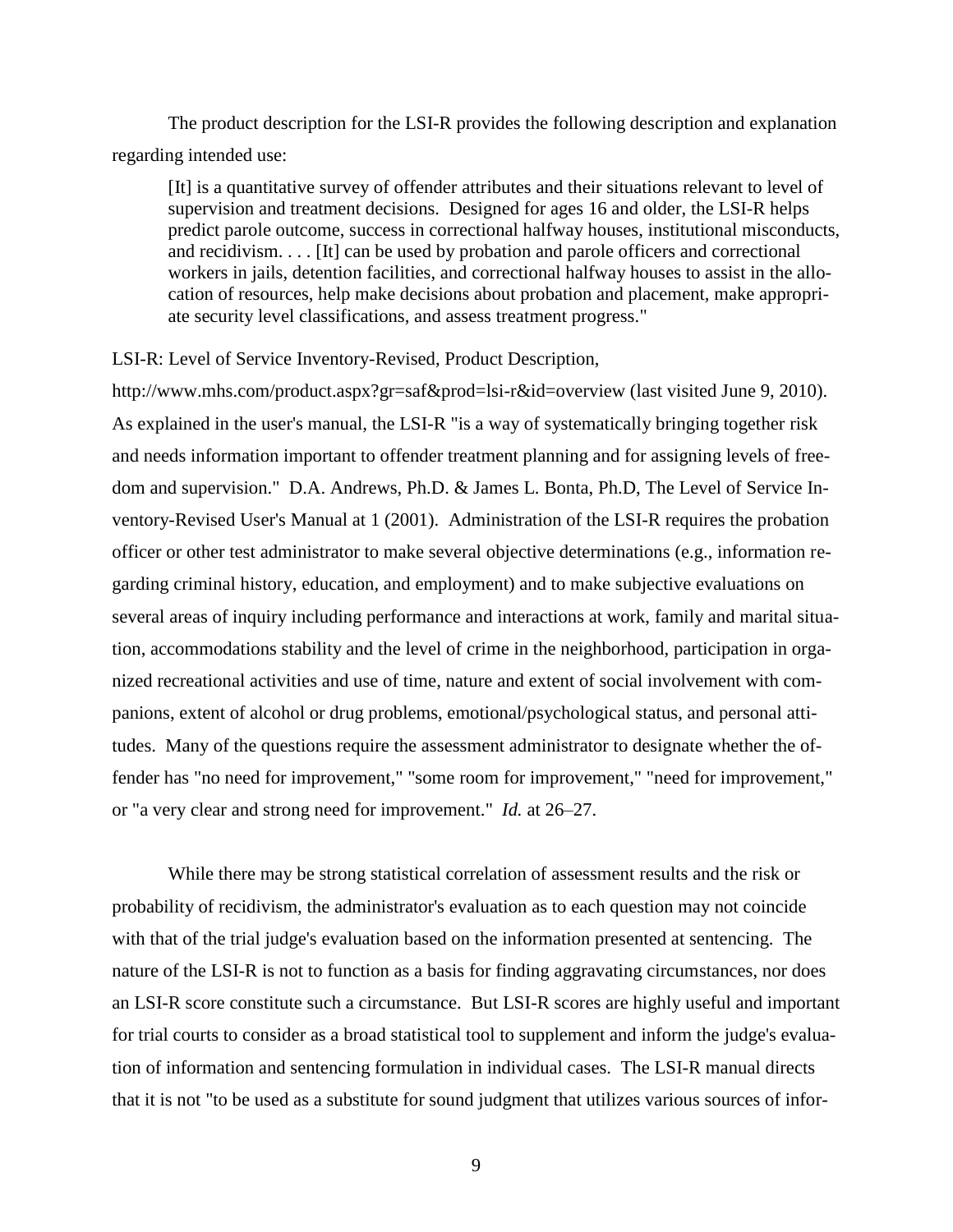mation." *Id.* at 3. Significantly, the manual explicitly declares: "This instrument is not a comprehensive survey of mitigating and aggravating factors relevant to criminal sanctioning and was never designed to assist in establishing the just penalty." *Id.*

The SASSI is a screening tool used to help "identify individuals [with] a high probability of having a substance dependence disorder." Franklin G. Miller & Linda E. Lazowski, *The SAS-SI Manual* 2 (2d ed., The SASSI Institute 1999). The SASSI instrument scores provide information regarding the "severity of substance dependence, substance abuse, acknowledged substance misuse, the possible need for supervised detoxification, level of acknowledgement, emotional pain, risk of criminal behavior, and focus on others rather than self." *Id*. at 3. The SASSI Institute describes the information provided by the scores as providing "clinical information that can be of value in identifying treatment issues and in developing effective treatment plans." *Id*. at 13. But the SASSI is not designed to diagnosis a substance abuse disorder. It only seeks to identify persons with a *high probability* for substance dependence. *Id*. at 2. The SASSI has been analyzed across various demographics (e.g. education level, employment status, gender, age, ethnicity, marital status). *The SASSI Manual* at 39–50. The analysis shows that in all but one category<sup>6</sup> the SASSI is above 90% accurate despite variations in demographic variables or individual mental functioning. *Id*. at 50.

It is clear that neither the LSI-R nor the SASSI are intended nor recommended to substitute for the judicial function of determining the length of sentence appropriate for each offender. But such evidence-based assessment instruments can be significant sources of valuable information for judicial consideration in deciding whether to suspend all or part of a sentence, how to design a probation program for the offender, whether to assign an offender to alternative treatment facilities or programs, and other such corollary sentencing matters. The scores do not in themselves constitute an aggravating or mitigating circumstance because neither the data selection and evaluations upon which a probation officer or other administrator's assessment is made

<sup>&</sup>lt;sup>6</sup> Validity testing of the accuracy of SASSIs conducted in treatment settings has a significant difference across various treatment settings ranging from 85.3% to 98.2% accurate. The results show that the SASSI is highly accurate, averaging 95.2% accuracy, in treatment settings dealing with addictions, general psychiatric disorders, dual diagnosis settings, and vocational rehabilitation settings. But the SASSI accuracy is 85.3% accurate in treatment settings where the individual is receiving treatment as a sex offender. *The SASSI Manual* at 34, Table 11.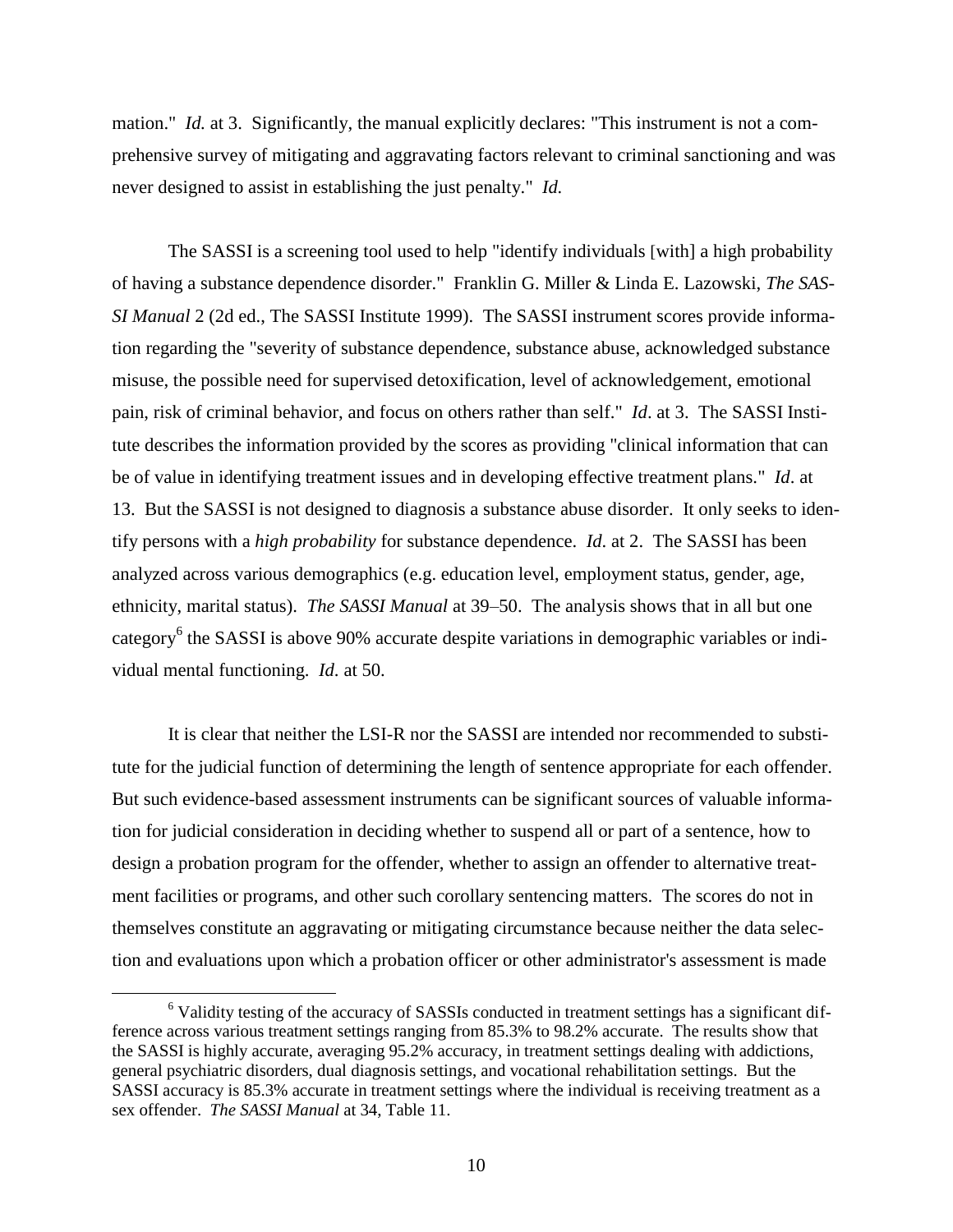nor the resulting scores are necessarily congruent with a sentencing judge's findings and conclusion regarding relevant sentencing factors. Having been determined to be statistically valid, reliable, and effective in forecasting recidivism, the assessment tool scores may, and if possible should, be considered to supplement and enhance a judge's evaluation, weighing, and application of the other sentencing evidence in the formulation of an individualized sentencing program appropriate for each defendant.

But the legitimacy of sentencing consideration of evidence-based assessment results has been questioned by the Court of Appeals, not only in the present case but also in Rhodes, which the defendant cites to support his opposition to using the LSI-R test at sentencing. In Rhodes, the Court of Appeals affirmed the trial court's sentence but opined that the "use of a standardized scoring model, such as the LSI-R, undercuts the trial court's responsibility to craft an appropriate, individualized sentence" and that "it is an abuse of discretion to rely on scoring models to determine a sentence." 896 N.E.2d at 1195. We disagree. As noted above, there is a growing body of impressive research supporting the widespread use and efficacy of evidence-based offender assessment tools. The results of such testing can enhance a trial judge's individualized evaluation of the sentencing evidence and selection of the program of penal consequences most appropriate for the reformation of a particular offender. The fact that numerical results from such tools may reflect factors that are separately shown by other evidence at sentencing does not disqualify the test results as duplicative. Sentencing considerations are often shown by the presentation of multiple, separate items of evidence or are repeated in the probation department's presentence report, but this doesn't render them objectionable as duplicative. We defer to the sound discernment and discretion of trial judges to give the tools proper consideration and appropriate weight. We disapprove of the resistance to LSI-R test results expressed by the Court of Appeals in Rhodes.

The defendant and some of the *amici* question the admissibility of assessment tool results at sentencing on grounds of alleged lack of scientific reliability under Indiana Evidence Rule 702. The Indiana Rules of Evidence, except with respect to privileges, do not apply in trial court sentencing proceedings. Ind. Evid. R. 101(c)(2); Dumas v. State, 803 N.E.2d 1113, 1120–21 (Ind. 2004); Thacker v. State, 709 N.E.2d 3, 9 (Ind. 1999); Jackson v. State, 697 N.E.2d 53, 55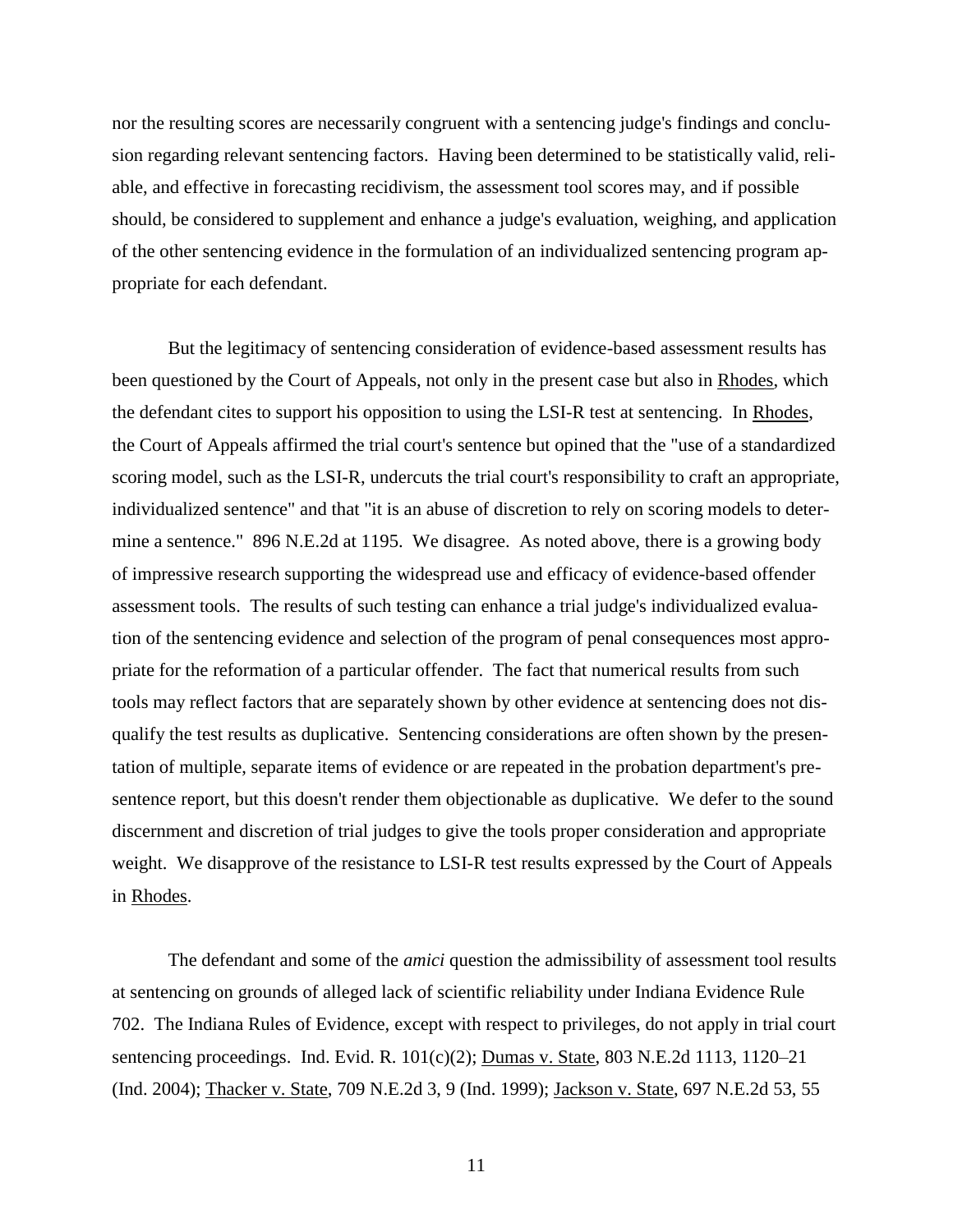(Ind. 1998). As noted by Judge Miller, however, "[t]his provision does not affect the accused's due process rights not to be sentenced on the basis of unreliable information." Robert Lowell Miller, Jr., 12 Indiana Practice Series, Indiana Evidence § 101.304, 11–12 (citing State v. Barkdull, 708 N.E.2d 58, 59 (Ind. Ct. App. 1999), *trans. not sought*). We explained in Dumas that sentencing proceedings are exempted from the rules of evidence "to provide the trial judge with the widest range of relevant information in reaching an informed decision. We presume the trial judge is aware of and knows the law, and considers only evidence properly before the judge in reaching a decision." 803 N.E.2d at 1121. *See also* Yates v. State, 429 N.E.2d 992, 993–94 (Ind. Ct. App. 1982), *trans. not sought* ("A trial judge may consider almost any relevant information in determining what sentence to invoke"). Given the extensive supporting research and ongoing evaluation as discussed above, we believe that assessment tools such as the LSI-R and the SASSI are sufficiently reliable to warrant consideration of their resulting scores and/or narrative assessments with the other relevant information presented to a trial court for purposes of sentencing. Such assessment instruments enable a sentencing judge to more effectively evaluate and weigh several express statutory sentencing considerations such as criminal history, the likelihood of affirmative response to probation or short term imprisonment, and the character and attitudes indicating that a defendant "is unlikely to commit another crime." Ind. Code § 35-38-1-7.1(a)(2), (b)(6)–(8). Furthermore, even apart from these statutory criteria, which "do not limit the matters that the court may consider in determining the sentence," Ind. Code  $\S 35-38-1-7.1(c)$ , the offender's scores and/or narrative assessment results may be considered by a trial judge in reaching an informed sentencing decision.

Urging the exclusion of the LSI-R on grounds that it is discriminatory, the defendant argues that a person's family disharmony, economic status, personal preferences, or social circumstances "should never bear any weight with a sentencing judge." Appellant's Supp. Pet. to Transfer at 10. Considerations such as these, however, are already required by statute to be presented for judicial consideration in every pre-sentence investigation report. Indiana Code § 35-38-1- 9(b)(2) mandates that pre-sentence investigation reports include "the convicted person's history of delinquency or criminality, social history, employment history, family situation, economic status, education, and personal habits." Furthermore, supporting research convincingly shows that offender risk assessment instruments, which are substantially based on such personal and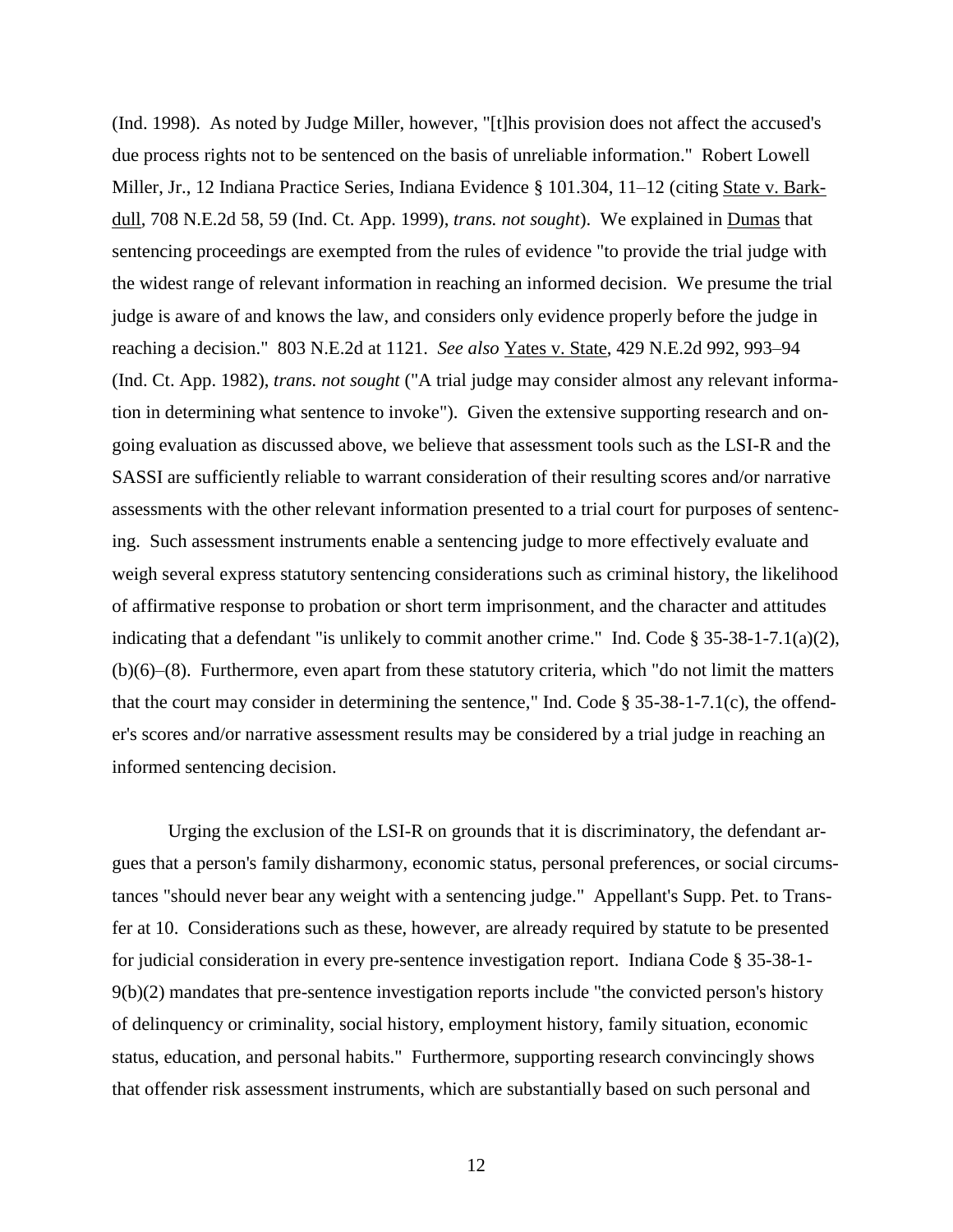sociological data, are effective in predicting the risk of recidivism and the amenability to rehabilitative treatment. *See* D.A. Andrews et al., *Does Correctional Treatment Work? A Clinically Relevant and Psychologically Informed Meta-Analysis*, 28 CRIMINOLOGY 369 (1990); Christopher T. Lowenkamp & Edward J. Latessa, *Increasing the Effectiveness of Correctional Programming Through the Risk Principle: Identifying Offenders for Residential Placement*, 4 CRI-MINOLOGY & PUB. POL'Y 263 (2005); Christopher T. Lowenkamp, Ph.D. & Kristin Bechtel, M.S., *The Predictive Validity of the LSI-R on a Sample of Offenders Drawn from the Records of the Iowa Department of Corrections Data Management System*, 71 FED. PROBATION 25 (Dec. 2007); Brenda Vose et al., *The Empirical Status of the Level of Service Inventory*, 72 FED. PRO-BATION 22 (Dec. 2008); *but see* James Austin, Ph.D. et al., *Reliability and Validity Study of the LSI-R Risk Assessment Instrument*, *Final Report submitted to the Pennsylvania Board of Probation and Parole* (Institute on Crime, Justice and Corrections at George Washington University, Jan. 9, 2003). Because of such established materiality, we discern no impropriety in LSI-R scores being considered as a supplemental source of information to assist a trial court in formulating the manner a sentence is to be served.

The defendant also argues that the use of the test results may impinge upon one's right to counsel because the scoring sheets used in the administration of the assessment are not provided to defense counsel prior to the sentencing hearing. A defendant is entitled to a copy of the presentence report prior to his sentence being imposed. Ind. Code  $\S 35-38-1-12(a)(2)$ . Thus the defendant will be aware of any test results reported therein and may seek to diminish the weight to be given such test results by presenting contrary evidence or by challenging the administration or usefulness of the assessment in a particular case. Such assessment results may also serve as a basis for a defendant to seek a suspended sentence or other favorable sentencing conditions. As noted above, we find that the LSI-R and SASSI assessment tools and other similar instruments employed by probation departments have been sufficiently scrutinized to satisfy the reliability requirement for consideration by trial courts in sentencing proceedings.

We also reject the defendant's claim that the use of such assessment instruments is inconsistent with Article 1, Section 18 of the Indiana Constitution, which emphasizes the foundational importance of reformation as a goal of our penal code. We find the opposite. Such instruments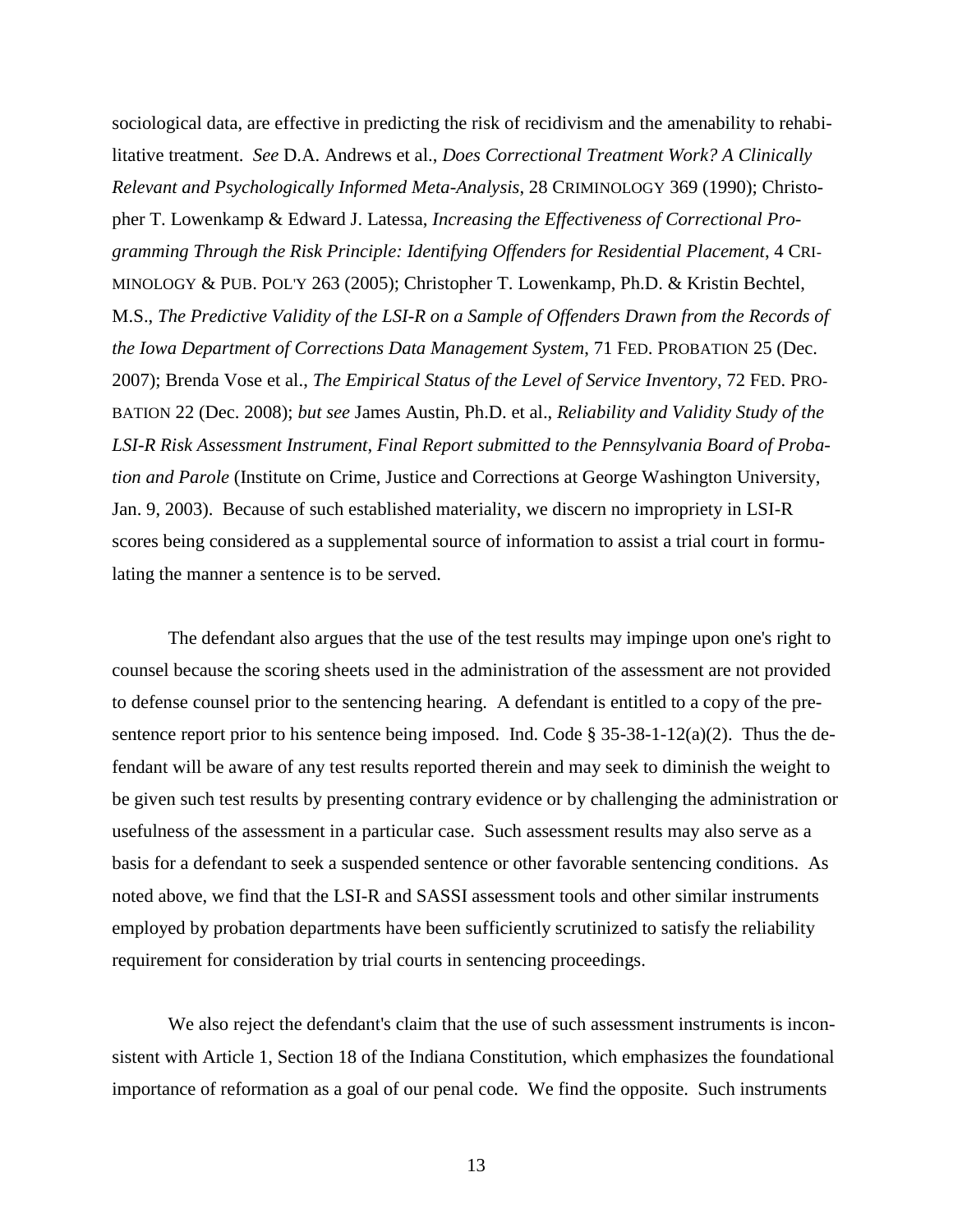endeavor to provide usable information based on extensive penal and sociological research to assist the trial judge in crafting individualized sentencing schemes with a maximum potential for reformation.

We hold that the results of LSI-R and SASSI offender assessment instruments are appropriate supplemental tools for judicial consideration at sentencing. These evaluations and their scores are not intended to serve as aggravating or mitigating circumstances nor to determine the gross length of sentence, but a trial court may employ such results in formulating the manner in which a sentence is to be served.

### **Conclusion**

The results of an LSI-R or SASSI assessment are not in the nature of, nor do they provide evidence constituting, an aggravating or mitigating circumstance. In considering and weighing aggravating and mitigating circumstances shown by other evidence, however, trial courts are encouraged to employ evidence-based offender assessment instruments, including, where appropriate, the LSI-R or SASSI, as supplemental considerations in crafting a penal program tailored to each individual defendant. Neither the LSI-R nor SASSI results were used by the trial judge as an aggravating circumstance in this case, and the trial court did not err in considering the LSI-R and SASSI test results in formulating the defendant's program of penal consequences. Judgment affirmed.

Shepard, C.J., and Sullivan, Boehm, and Rucker, JJ., concur.